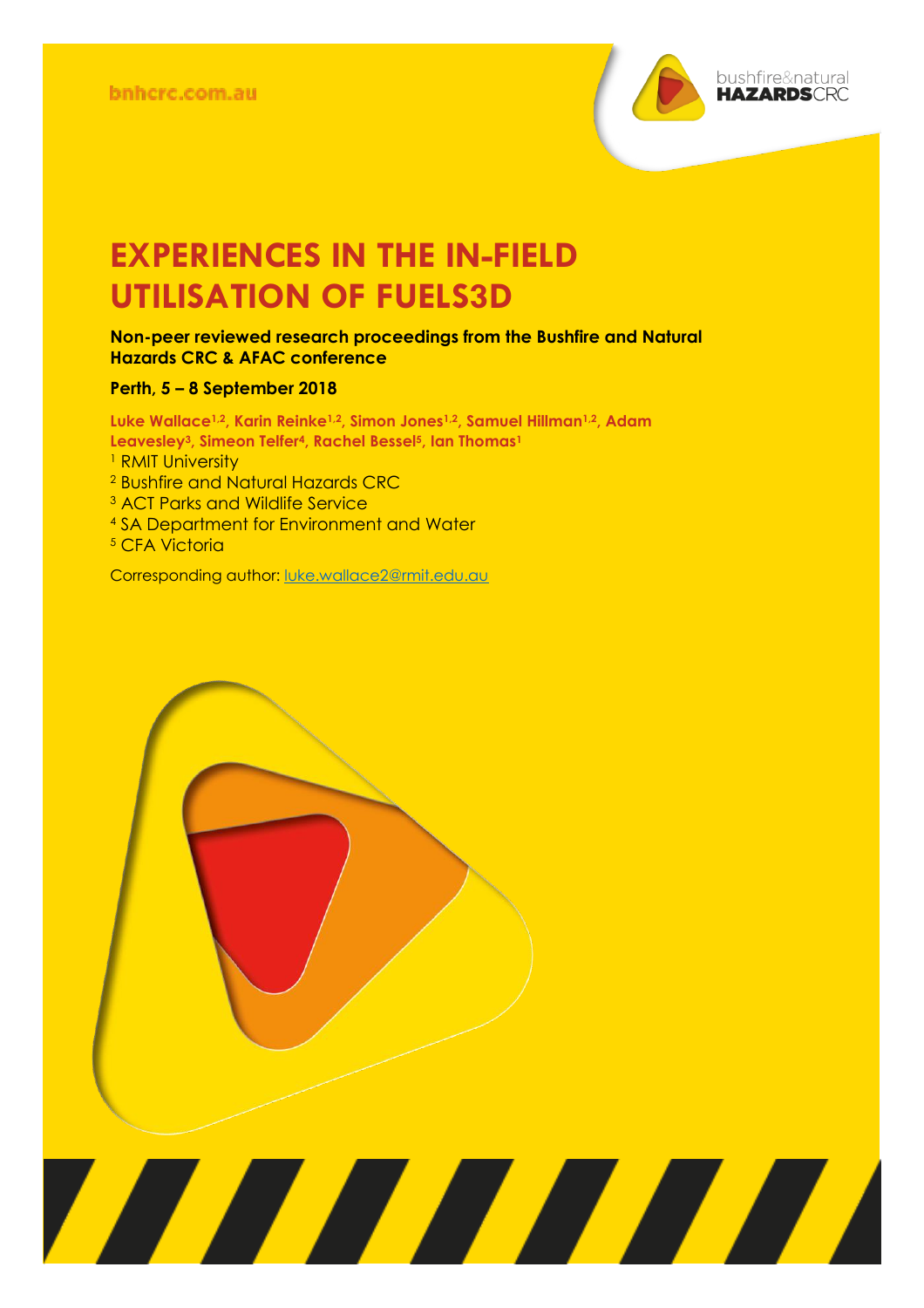**EXPERIENCES IN THE IN-FIELD UTILISATION OF FUELS3D |** REPORT NO. 385.2018

# ,,,,,,,,,,,,,,,,,,,,,,,,,

| Version        | <b>Release history</b>      | Date       |
|----------------|-----------------------------|------------|
| 1 <sub>0</sub> | Initial release of document | 05/09/2018 |



#### **Business** Cooperative Research

Centres Programme

All material in this document, except as identified below, is licensed under the Creative Commons Attribution-Non-Commercial 4.0 International Licence.

Material not licensed under the Creative Commons licence:

- Department of Industry, Innovation and Science logo<br>• Cooperative Research Centres Programme logo
- Cooperative Research Centres Programme logo Bushfire and Natural Hazards CRC logo
- Bushfire and Natural Hazards C<br>• All photographs and graphics
- 

All content not licenced under the Creative Commons licence is all rights reserved. Permission must be sought from the copyright owner to use this material.



Bushfire and Natural Hazards CRC

#### **Disclaimer:**

RMIT University, ACT Parks and Wildlife Service, SA Department for Environment and Water, CFA Victoria and the Bushfire and Natural Hazards CRC advise that the information contained in this publication comprises general statements based on scientific research. The reader is advised and needs to be aware that such information may be incomplete or unable to be used in any specific situation. No reliance or actions must therefore be made on that information without seeking prior expert professional, scientific and technical advice. To the extent permitted<br>by law, RMIT University, ACT Parks and Wildlife Service, SA Department for<br>Environment and Water, CFA Victoria and the Bushfire and Natura consequences, including but not limited to all losses, damages, costs, expenses and any other compensation, arising directly or indirectly from using this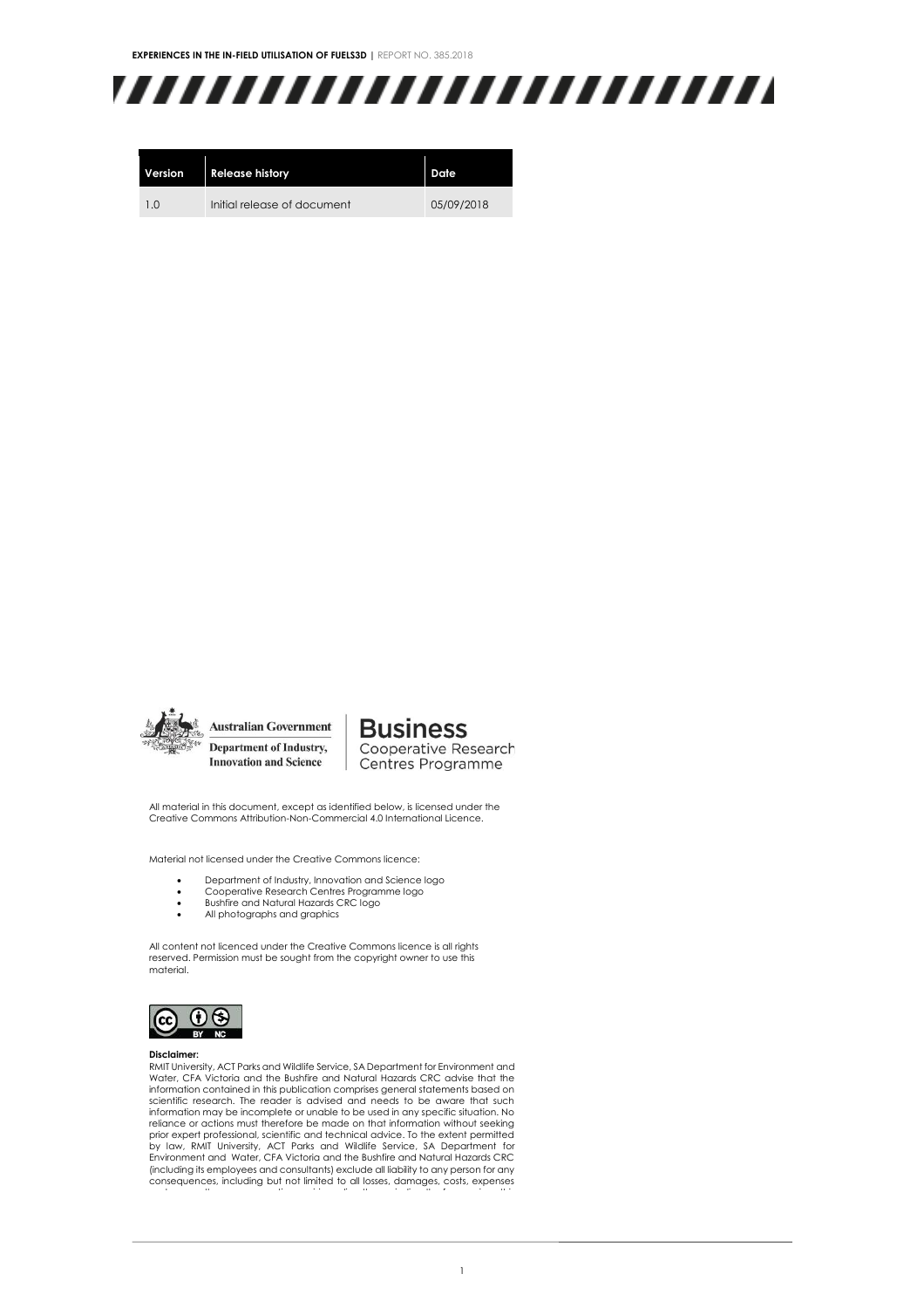# 

### **TABLE OF CONTENTS**

| <b>Abstract</b>                                    |   |
|----------------------------------------------------|---|
| Experiences in the in-field utilisation of Fuels3D |   |
| <b>INTRODUCTION</b>                                |   |
| <b>FUELS 3D WORKFLOW</b>                           |   |
| The Fuels3D APP                                    | 2 |
| <b>Fuels3D PROCESSING</b>                          | 3 |
| FUEL HAZARD METRICS                                | 4 |
| <b>UTILISATION TRIALS</b>                          |   |
| <b>REFERENCES</b>                                  |   |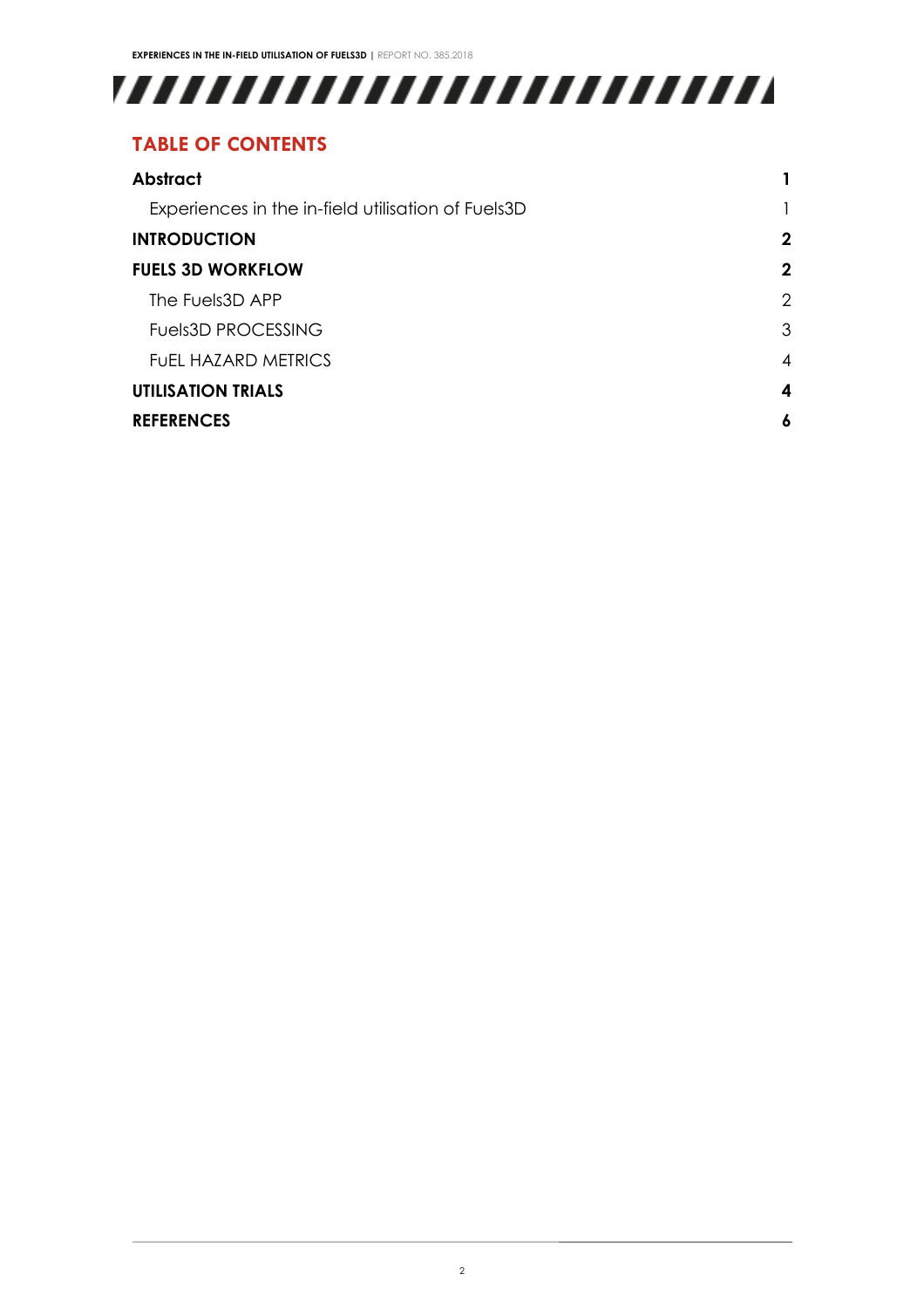# **EXPERIENCES IN THE IN-FIELD UTILISATION OF FUELD UTILISATION OF FUELD UTILISATION OF FUELD UTILISATION OF FUEL**

# <span id="page-3-0"></span>**ABSTRACT**

#### <span id="page-3-1"></span>**EXPERIENCES IN THE IN-FIELD UTILISATION OF FUELS3D**

Fuels3D provides a rapid method to collect quantified information describing fuel hazard using a smartphone. The method requires users to collect a number of photos along a transect within a fuel hazard environment. The photos are processed using photogrammetric algorithms to provide a three-dimensional representation of the fuel, and subsequently estimates of fuel hazard metrics including fuel height, cover and fate (dead/alive). This paper reports on the initial large scale utilisation trial of the Fuels3D fuel hazard workflow. Project end-users from Victoria, South Australia and ACT were provided with a smartphone app (iOS or Android) that allowed photos to be easily collected following the Fuels3D method. End-users were instructed to collect samples within a variety of fuel types and hazards in order to test the potential and limitations of the app. These photos were transferred utilising the cloudstor research infrastructure to a processing PC, where estimates of fuel hazard metrics were derived and reported back to end-users. Initial results of this trial indicate that Fuels3D is capable of quanitifed estimates of fuel hazard metrics that are more precise than those achieved with visual fuel hazard assessments.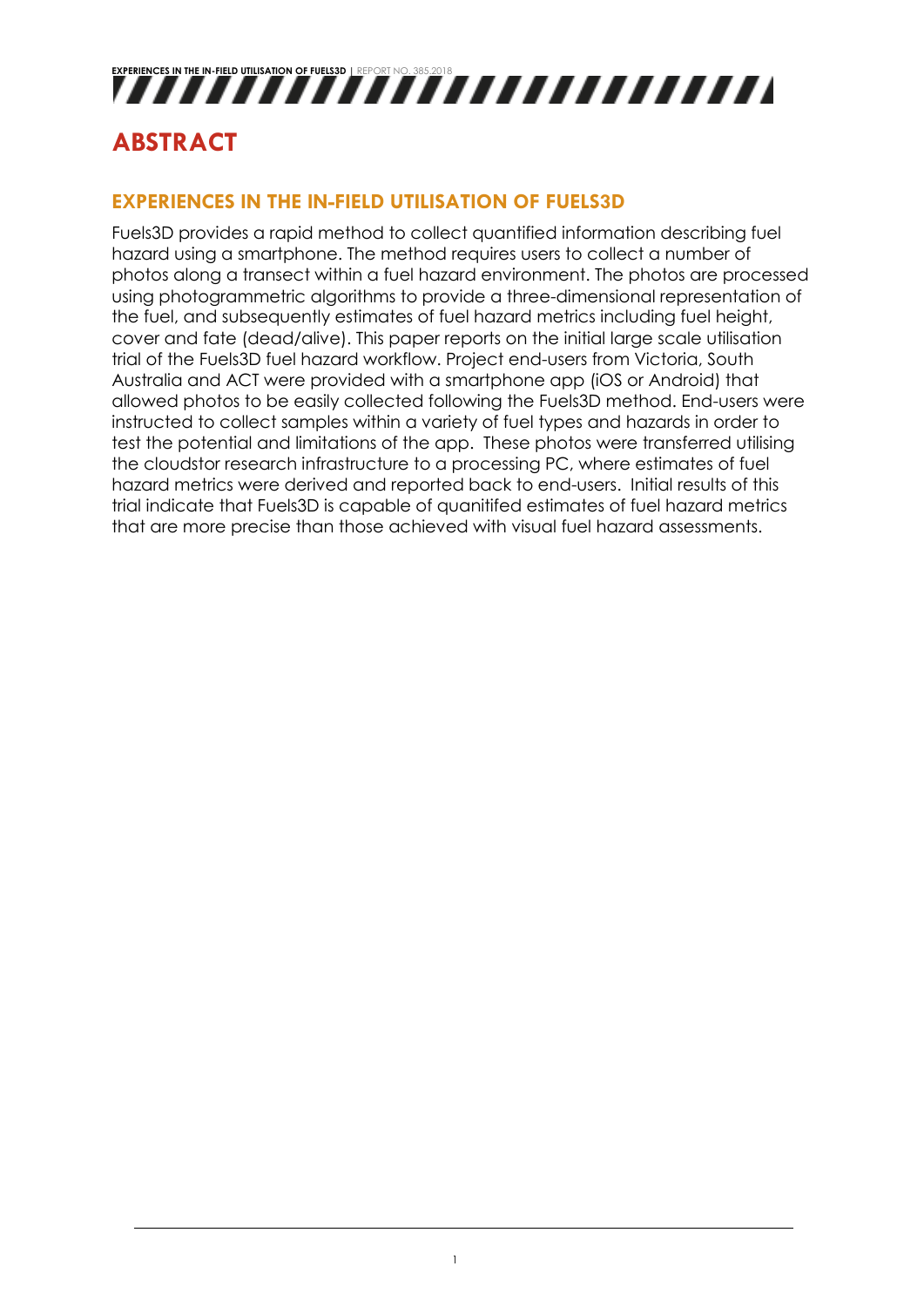

### <span id="page-4-0"></span>**INTRODUCTION**

The Overall Fuel Hazard Assessment Guide (OFHAG) provides an excellent resource and reference for monitoring fuel hazard across south-east Australian landscapes<sup>1</sup>. In using this guide, the assessment of vegetation attributes such as cover, height and proportion live/dead, that are used to calculate hazard rating of a plot is achieved visually. Visual assessments such as these provide only qualitative information on some metrics and have been demonstrated within the literature to be subjective, meaning assessments are often not repeatable<sup>2,3</sup>.

The Fuels3D app (Figure 1) has been developed to provide a low cost, and repeatable method to collect fuel hazard information. Fuels3D utilizes images captured on a smartphone and computer vision algorithms to provide a 3D representation of the fuel structure. From the resultant point cloud, representation of structural metrics such as height and cover can be extracted for use in conjunction with the OFHAG in assessing the hazard present in a landscape.

The app has undergone rigorous testing to ensure the metrics derived from the 3D representation of the landscape are repeatable and accurate 2,4 . This abstract provides insight into the steps undertaken towards the first in industry trial of the app. This includes a description of fuels3D architecture and workflow, as well as, initial outcomes of the on-going trial.

### <span id="page-4-1"></span>**FUELS 3D WORKFLOW**

Figure 1 provides a graphical illustration of the three stages of the Fuels3D workflow; the fuels3D app and data capture by the user, data transfer and point cloud processing and metric reporting. This section outlines these stages.



#### <span id="page-4-2"></span>**THE FUELS3D APP**

The fuels3D app has been developed in-house at RMIT University for use on both android and iOS devices. In consultation with various end-users and through an initial in-field trial the app has been developed to be easy to use. Key improvements since the in-field trial include; the development of an iOS version of the app, enhanced user experience through the inclusion of forward and back buttons and a photo guide to allow users to more easily capture images suitable for use in the fuels3D processing step (Figure 2).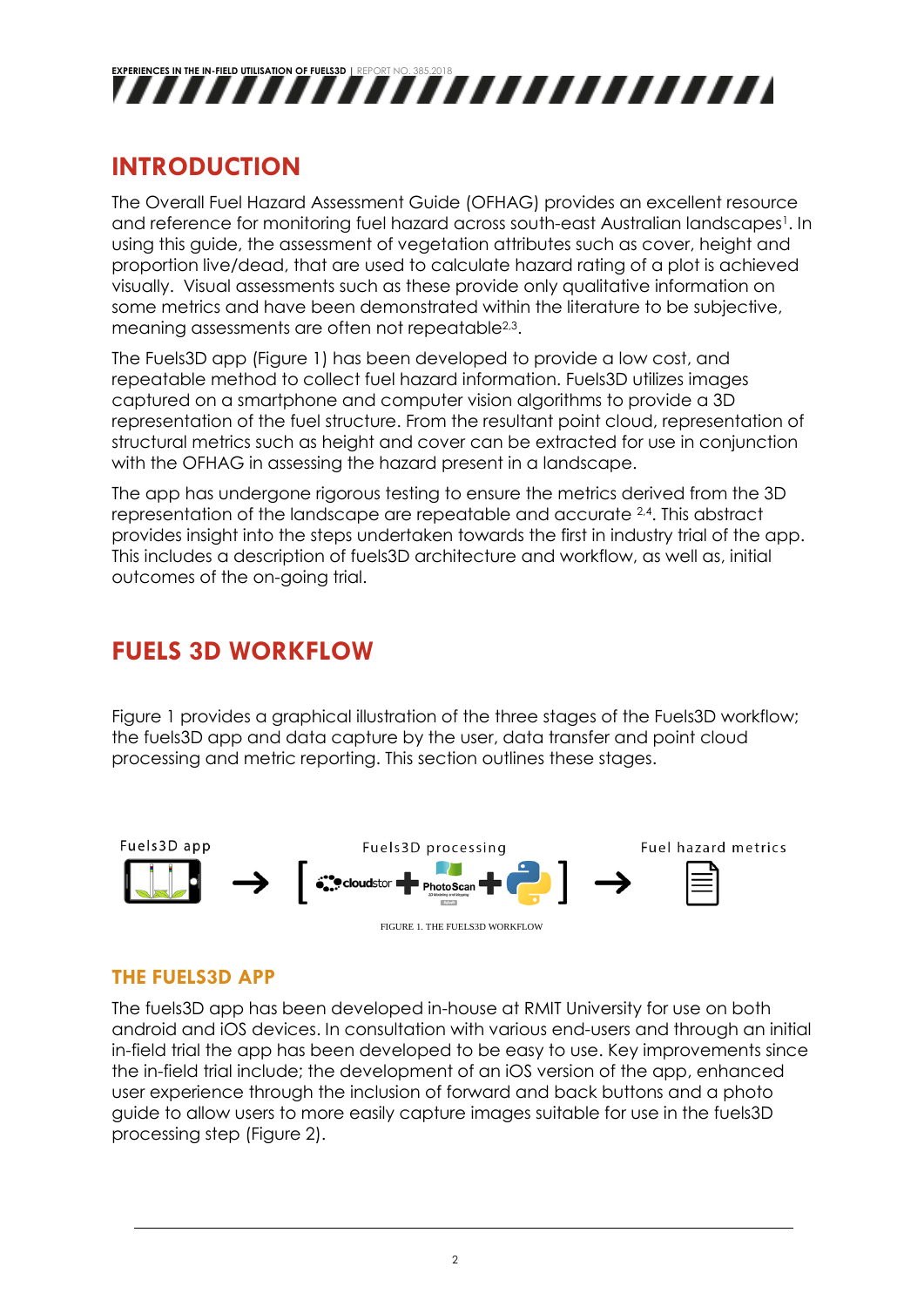



FIGURE 2. THE ENHANCED IMAGE CAPTURE SCREEN DEPICTED WITHIN THE IOS VERSION OF THE FUELS3D APP

Guides for both image capture and image upload have been also developed. These guides include pictorial steps that allow the images captured using the new transect data capture approach. The transect approach, developed to allow a greater area to be rapidly captured, requires users to establish a transect using the fuels3D color coded markers (Seen in figure 3). The user then follows a path around these markers capturing images every 30 – 50 cm at three heights by raising and lowering the camera in a zig-zag motion, allowing depth and structural information can be collected. The red line seen in Figure 2 provides a guide as to how to compose each image in relation to the transect.



FIGURE 3. THE FUELS3D APP TRANSECT CAPTURE APPROACH

#### <span id="page-5-0"></span>**FUELS3D PROCESSING**

Fuels3D processing occurs on a server housed at RMIT University. The images and associated data are transferred to the server through a semi-automatic. Firstly, the user transfers data from the smartphone to a PC. The folder of data is then zipped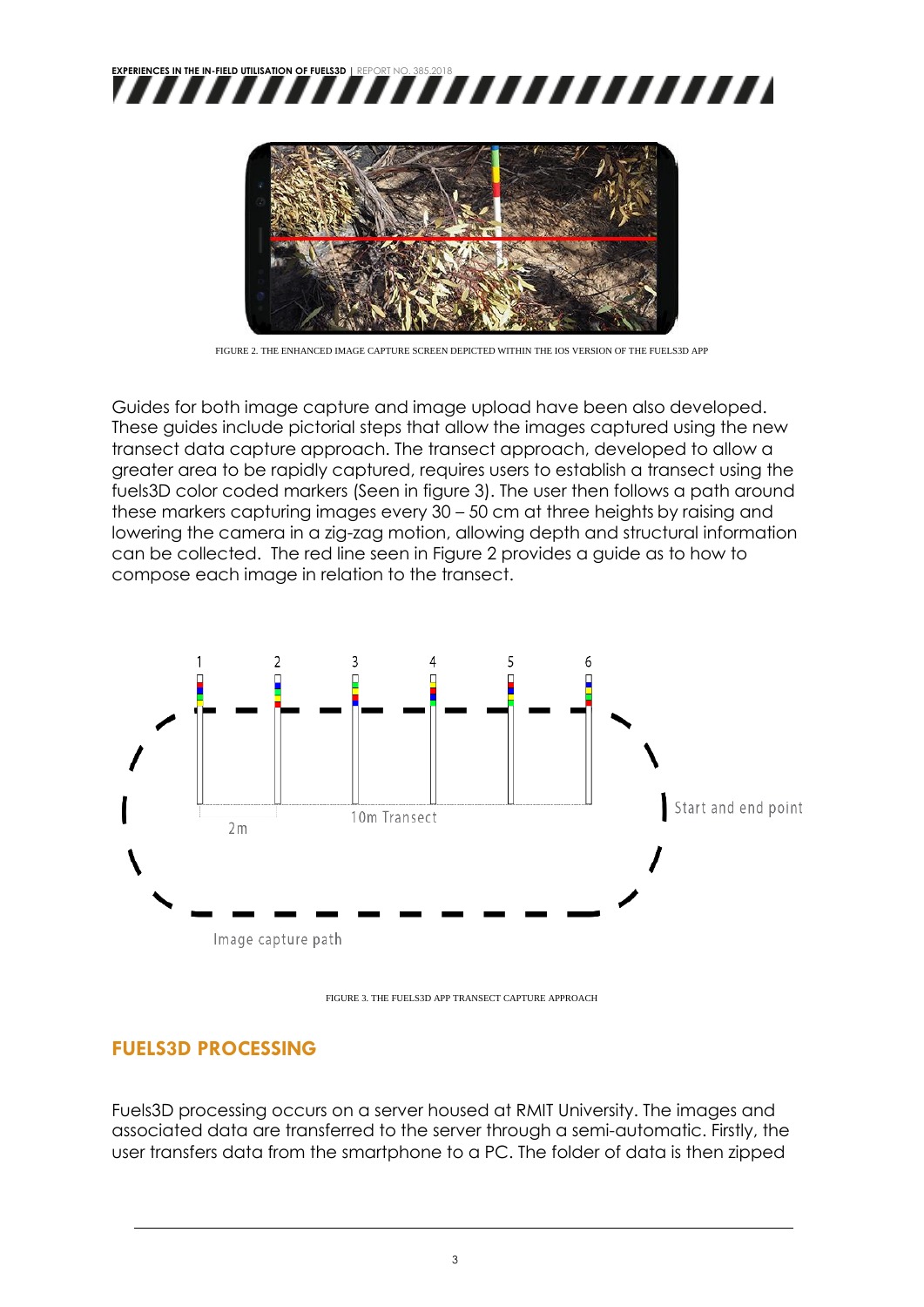# **EXPERIENCES IN THE IN-FIELD UTILISATION OF FUELS IN FIELD UTILISATION OF FUELD UTILISATION OF FUELD UTILISATIO**

and then uploaded to CloudStor. CloudStor is a free service enabling researchers to quickly and securely sync, share and store files using the high-speed AARNet network<sup>5</sup> . It operates similar Dropbox and other cloud based services allowing for the process to be moved off research infrastructure in the future. Once the data is uploaded it will is automatically be downloaded by the server.

For the period of the utilization trial the processing of the data occurs on a semiautomatic basis. Once the server identifies that new data exists a notification is sent to an operator who then initiates a python script that controls the creation of a point cloud. The 3D point cloud is created using Agisoft Photoscan with the colour coded target automatically identified and used to provide scale and orientation.

Once the point cloud creation process is finished the operator will check the quality of the output and initiate the fuel metric extraction stage. Metric extraction from the 3D point cloud using scripts developed specifically for Fuels3D.

#### <span id="page-6-0"></span>**FUEL HAZARD METRICS**

The fuel hazard metrics, including height, cover and status of the fuel in the surface and near surface, are returned to the user as text-based information. The requirements for how this occur are being handled on an agency by agency basis.

## <span id="page-6-1"></span>**UTILISATION TRIALS**

The development of Fuels3D has moved from concept to end-user trials with the first end-user field day held in July 2016. Participants included staff from SA DEWNR, ACT Parks and Wildlife, VIC DELWP, VIC CFA, Melbourne Water and Parks Victoria. The field day aimed to introduce end-users to the Fuels3D collection protocol and to assess its ease of use and repeatability between data collectors in comparison to traditional visual assessment techniques. Participants were asked to undertake a visual assessment as well as use the Fuels3D app. At the completion of the day, the data collection participants were asked to complete a survey evaluating the Fuels3D data collection workflow providing an early insight into the potential for uptake by end-users.

The survey indicated that the participants found the Fuels3D protocol easy to follow. This was further indicated by the collected data of which more than 90% of the image sets were able to be used in the Fuels3D processing method. From the results of this study several areas of improvement in the data collection and processing methods were identified and incorporated into the ongoing development of the Fuels3D solution.

Since the first workshop, improvements in user interface have been implemented and in-field scaling methods have been assessed for accuracy, reliability and user friendliness resulting in a sampling technique that couples with the Fuels3D app to provide a complete in-field mapping approach for surface and near-surface fuels. The Fuels3D app is available for both Android and iPhone devices and in-field trials are currently underway with end-users from Victorian CFA, Victorian Department of Environment, Land, Water and Planning, South Australian Department for Environment and Water, and ACT Parks and Conservation. End users are provided with access to the Fuels3D app (Android and iPhone supported) and provided with portable vertical targets necessary for image scaling. Quick Guide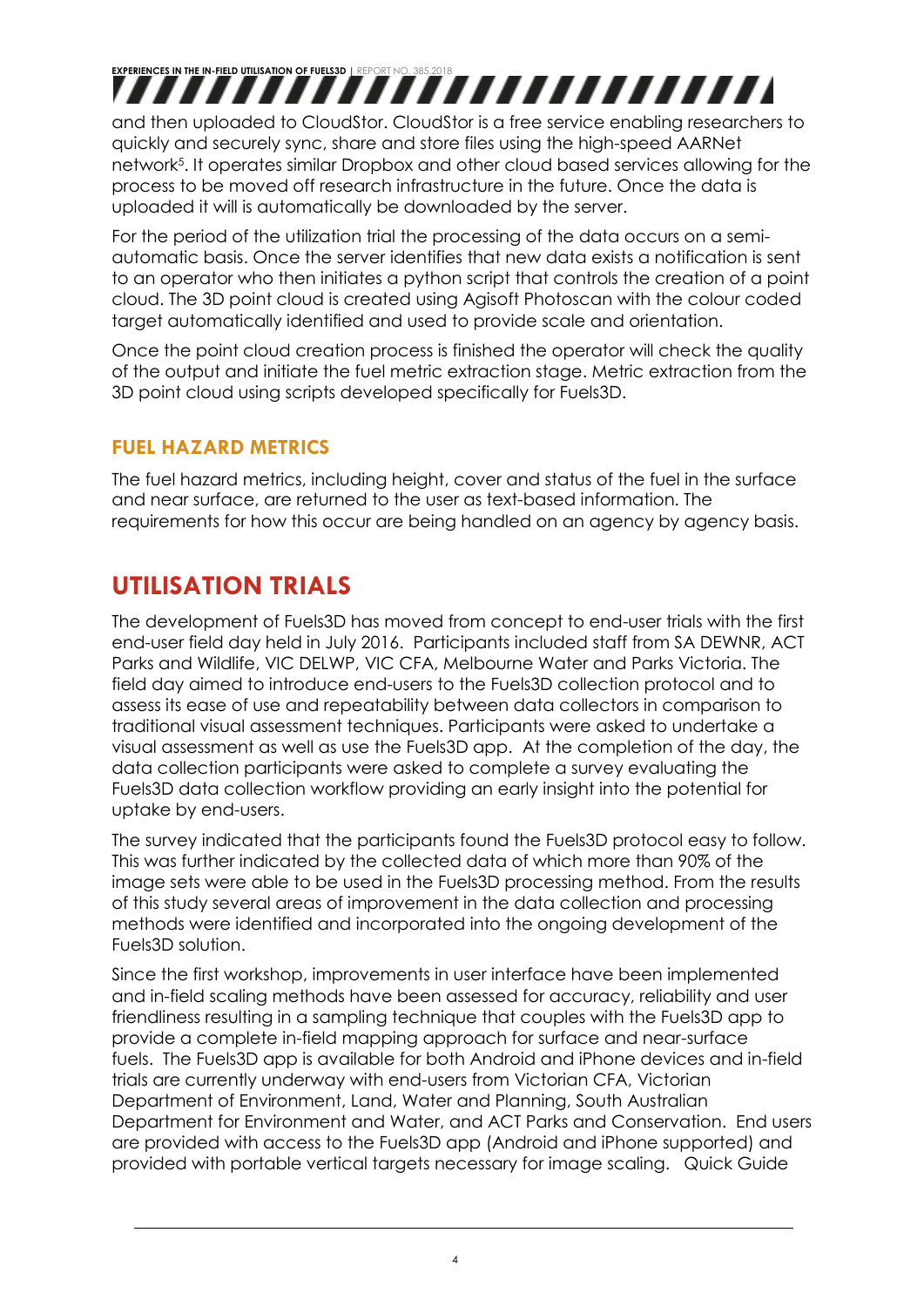

documents have been provided to instruct end-users through the solution, and an open spreadsheet for end-user feedback and issue reporting is also given. The next step following this trial will be to return the fuel hazard metrics – as calculated from the data collected – back to the end-user, thus completing the end-to-end solution.